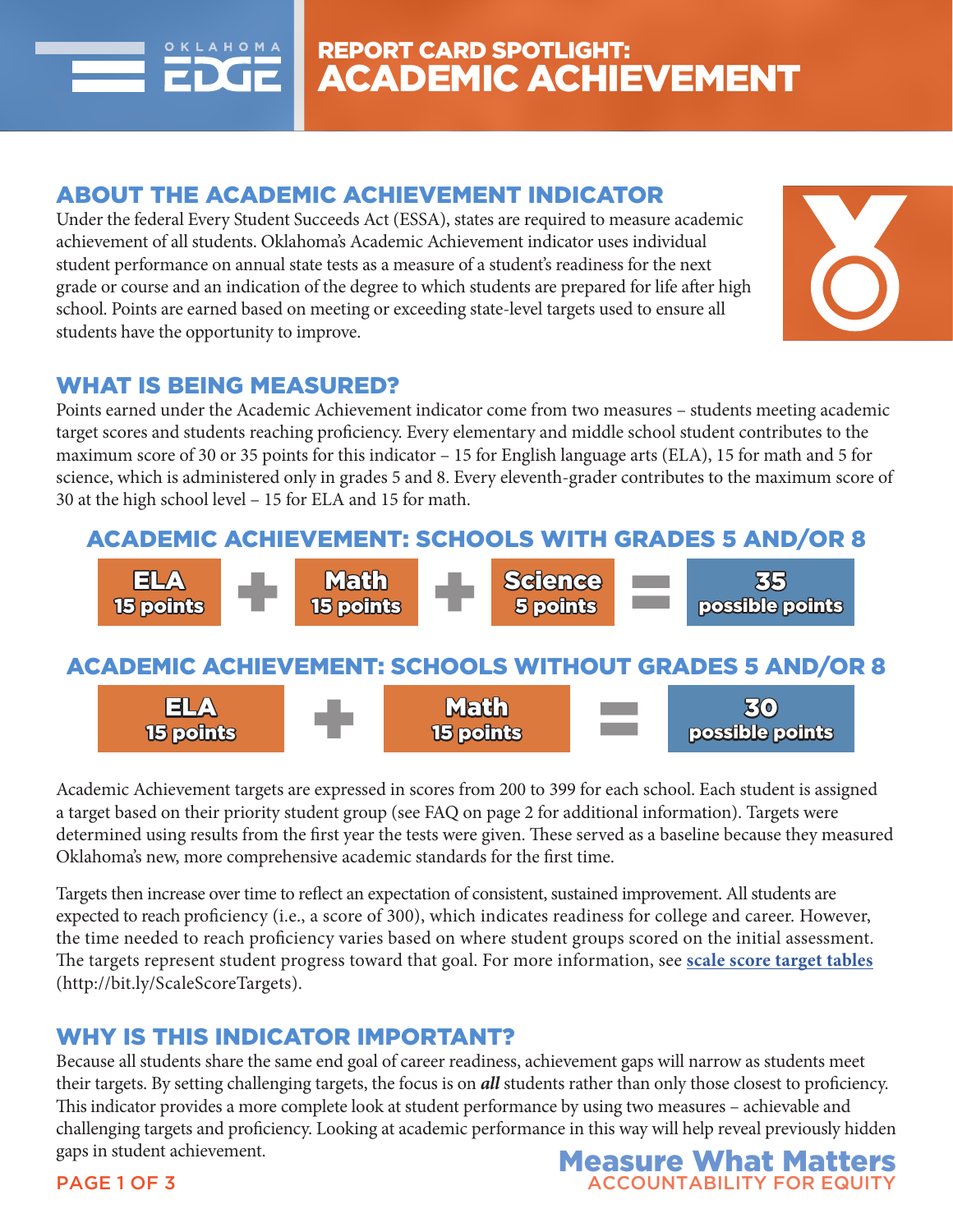

### HOW IS THE INDICATOR MEASURED?

The first measure of Academic Achievement is how well students are meeting targets. Up to 14 points are possible for ELA and math based on the percentage of students who meet or exceed their target. In science, up to 4.67 points are available. Students meeting targets but not yet proficient receive .95 of a point, students meeting targets and reaching proficiency receive 1 point and students meeting targets and scoring advanced receive 1.25 points. Students who do not meet targets do not receive points, and no more than 14 points may be earned.

The second measure of Academic Achievement is proficiency. There is 1 point possible for the percentage of students reaching proficiency in ELA and math. The same process would apply to science, but with 4.67 points for meeting targets and .33 of a point for proficiency for a total of 5 possible points.

*For additional information on understanding the Academic Achievement indicator, see e-learning module 2.*

# FREQUENTLY ASKED QUESTIONS

### **What are the priority student groups?**

ESSA requires states to report state test scores by student group. In Oklahoma, those groups align with federally required reporting demographics in an order based on correlation with academic achievement. In order of the strength of that correlation, priority student groups are as follows: students with disabilities, economically disadvantaged students, English learners (EL), Black/African American students, Hispanic students, Native American/American Indian students, Asian/Pacific Islander students, students who identify two or more races and White students. The first student group to which a student belongs (i.e., the student's "priority student group") determines the student's target score. Each student is counted only once to ensure that *all* students contribute equally to the indicator. This innovative grouping method is unique to Oklahoma and can unmask previously hidden trends in student performance, particularly for historically underserved student populations.

#### **Why do groups have different targets?**

ESSA requires state accountability systems to take into account the improvement needed for subgroups struggling with academic achievement to make significant progress in closing achievement gaps. In Oklahoma's system, each priority student group has a target that is challenging, yet achievable and increases annually. The new accountability system recognizes that every student's starting point is different; however, the end goal is the same high expectation for all students – career readiness. An unintended consequence of the previous system was that students closest to proficiency became the focus. In the new system, the achievement of all students contributes equally to the Academic Achievement indicator score.

#### **Why are there no targets above proficiency (i.e., 300)?**

The focus of the Academic Achievement indicator is to close achievement gaps by gradually moving all students toward the same high expectation – proficiency (i.e., a score of 300). Once a student group reaches proficiency, the focus should be to maintain that achievement every year. While it would be unreasonable to set a target above proficiency, students who meet or exceed their target and score in the advanced performance level receive an additional .25 points for this indicator. By contrast, the Academic Growth indicator awards points for individual students who continue to grow, even at the highest possible performance levels.